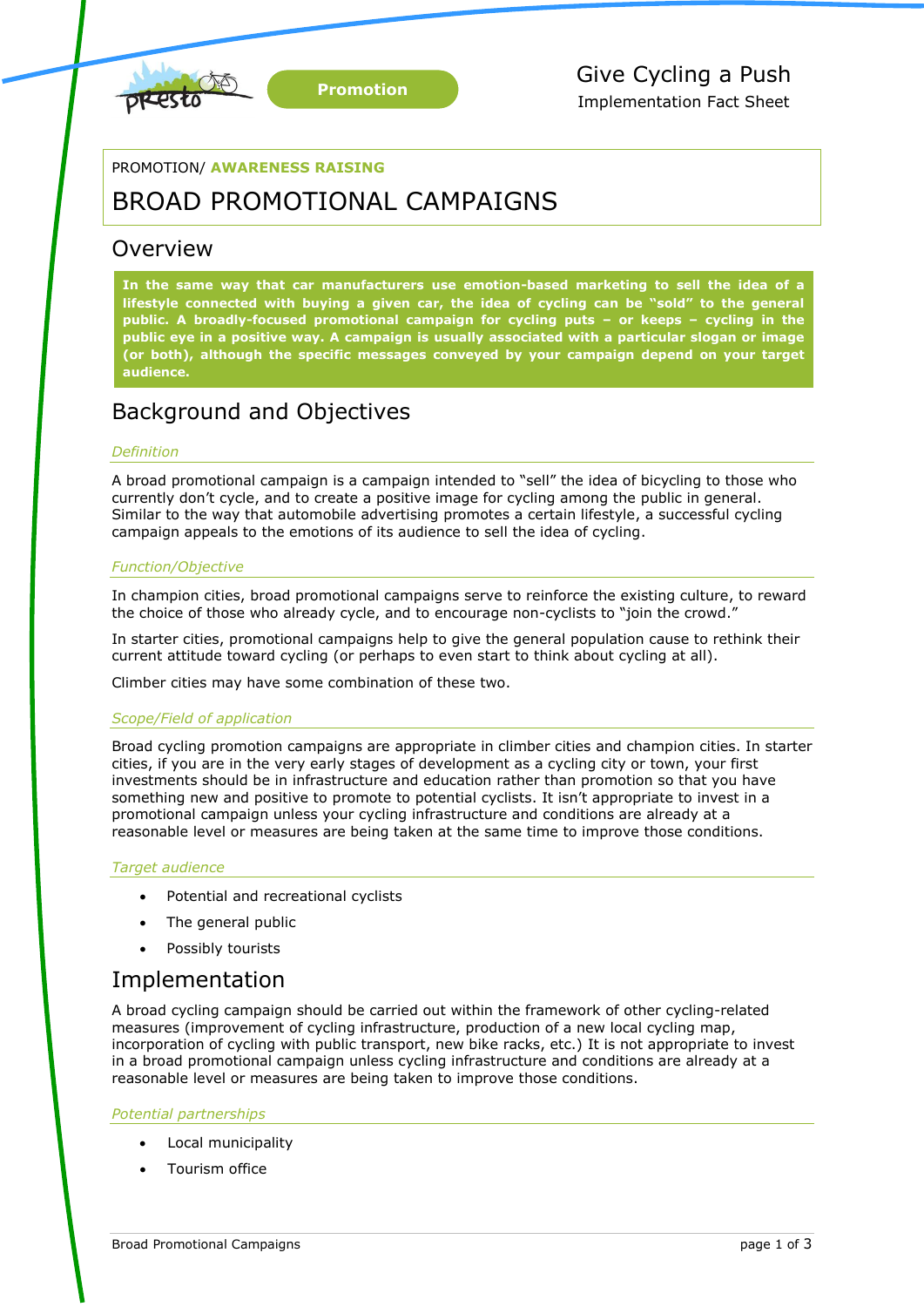

- Local cycling organisations
- Health organisations
- Public transport operator
- Bike manufacturers or retailers
- The media

#### *Planning your campaign*

In most starter cities, 75% of cyclists are men, whereas in champion cities, the ratio is much closer to 50-50. A professional marketing agency can carry out market research to help you determine what messages and images would appeal to your target audience(s) and how best to convey those messages for an effective promotional campaign. Variations include:

- Clothing (sporty or "normal")
- Age (old, young, or in between)
- Gender
- Perceived level of danger (with or without helmet or reflective vest, riding with car traffic or on a car-free bike path)
- Type of bike
- Fitness level (thin, heavy, muscular)
- Weather conditions and terrain

You should always pilot your ideas on the kind of people you'd like to reach with your message and images (not on people who already cycle).

# Considerations

#### *Strengths*

Emotion-based sales pitches have generally proven more successful than logic-based ones.

#### *Weaknesses*

 A promotional campaign that's broad enough to be effective is generally also quite expensive.

#### *Success factors and barriers*

 A broad promotional campaign must be done in support of other programmes and activities to increase cycling in your city. Simply encouraging people to cycle more without making it easy and attractive for them to do so will not be successful.

#### *Evaluation of impact*

A representative survey of citizens of your city will tell you about their awareness of cycling, how they perceive it, and if, or how much, they cycle themselves.

# Good Practice Cases

#### *Case 1*

#### **Bici Bolzano/Fahrrad Bozen – Bolzano (IT)**

The bilingual (Italian/German) city of Bolzano developed a strategic and professional marketing campaign to sell the idea of cycling to its citizens and thus to achieve its cycling goals. To do this, Bolzano developed an "identity" to represent bike mobility in the city, and their promotional campaign serves to ensure that the identity is seen widely and perceived positively. The Bici Bolzano/Fahrrad Bozen logo is used on all bike-related marketing elements in the city, including on posters, information signs, sign posts, the Internet, cinema spots, and postcards. The logo is easily